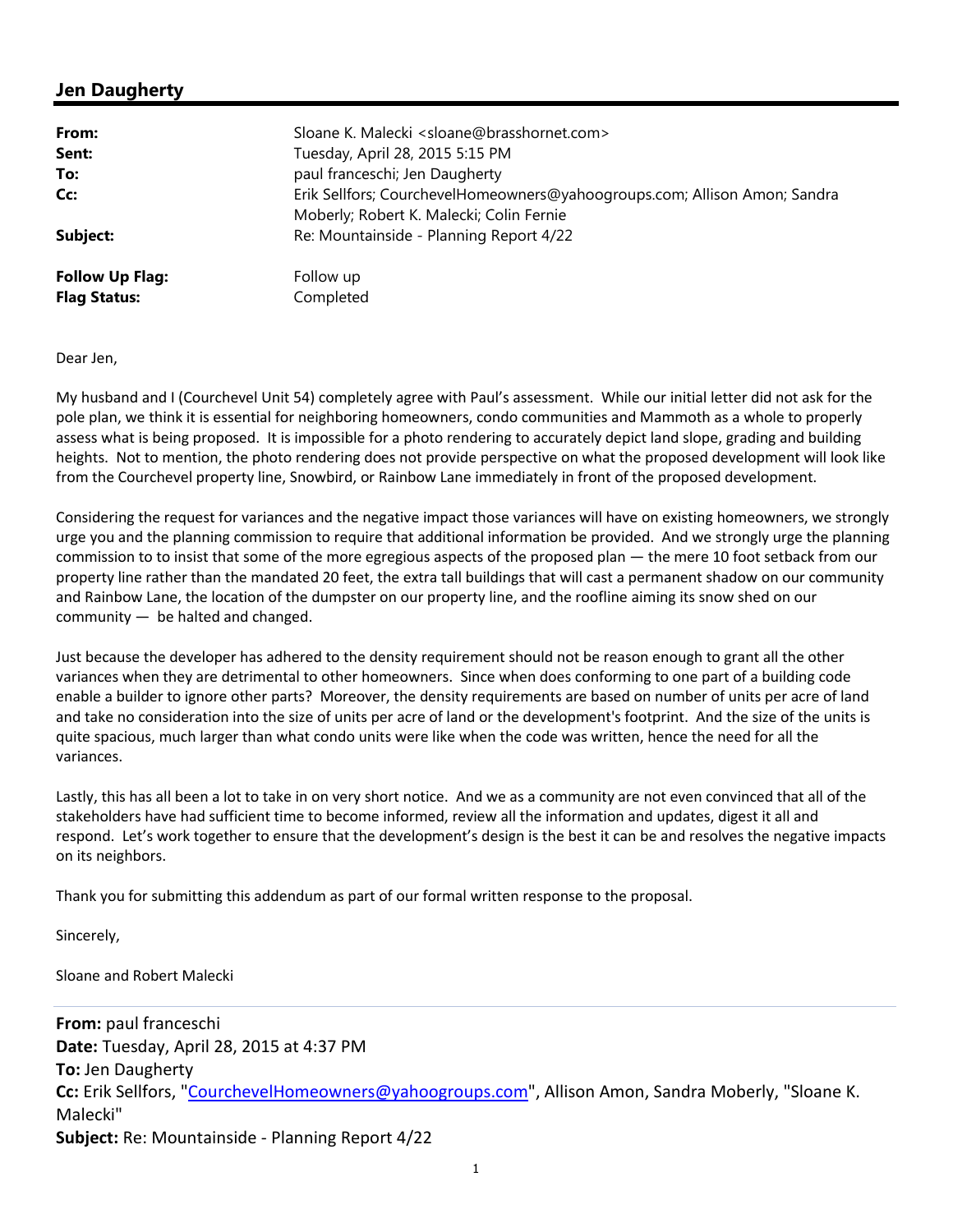# Dear Ms. Daugherty;

Thank you for your response. I will not be able to be at the meeting so my original letter and my email correspondence will have to suffice to express my position.

I would like to take this opportunity to further discuss some of what I consider to be important points about the variance requests.

### **1. Photo Rendering:**

I saw the updated photo rendering. Although it does show more detail on the Rainbow Lane elevation and does show fewer trees, I do not feel that this is a representative view. It is a very oblique view that completely distorts scale to the benefit of the developer, and does not at all give a clear idea of what a nearly 5 story building facade 15 off the street will be like. The pickup trucks in the foreground are huge compared to the building.

At the very least, there should be a submittal that includes photo renderings from east looking up Rainbow and also straight on at buildings, with people and vehicles to scale so that the impact of height and setback variances can be truly evaluated. Better yet would be to have each of the proposed buildings along Rainbow set with a story poles so that planning and the community can review at site. I think this is a reasonable request considering the potential impact of the proposed height and setback variances.

### **2. Setback Variance**

I also would like to reiterate my point that the impacts of construction staging, storage and employee parking need to be evaluated at this time as part of the variance evaluation, as the reduced setback will reduce the level area on the lot and the space for construction and employee parking.

# **3. General Plan Consistency Section of Planning Report**

# **S.3.H: Restrict development in areas with steep slopes.**

# **The project preserves the steeply sloped portion of the property.**

Could you clarify how this decision was made? I did not see any information provided in the developer submittal package that correctly shows the building position with respect to the full slope, and what the different impact is between building at code setback versus reduced setback.

It would also seem to me that preservation of the slope is not correct. There will need to be a level yard setback between building and ascending slope per CBC1808.7 and Figure 1808.7.1 (attached).

The sections provided in the developer plans incorrectly show the slope diving directly into the back of the building without the level yard and does not show the level yard at all.

I appreciate the fact that Planning review is not a plan check level review. However, if a determination is made on whether siting of building impacts slope or that slopes are preserved,it would seem to me that showing the grading that would need to be done to comply with code would be required at this time.

### **Conclusion**

The Canyon Community will have to live with this development long after John Hooper has sold it off, made his profit, and has left the issues that have not been fully addressed and considered for others to deal with. I think that the developer's Grayfox project, which also went through Planning review and has several issues, among them vehicle turn around and snow storage, to be a good example of that.

We want to make sure that the development is the the best it can be and mitigates negative impacts on our community. The developer has provided a submittal that seems to be the absolute minimum that could be provided and does not accurately convey the true impacts of this project. I think that more information to have an informed discussion on the proposed variances and make make an informed decision is completely justified.

Sincerely,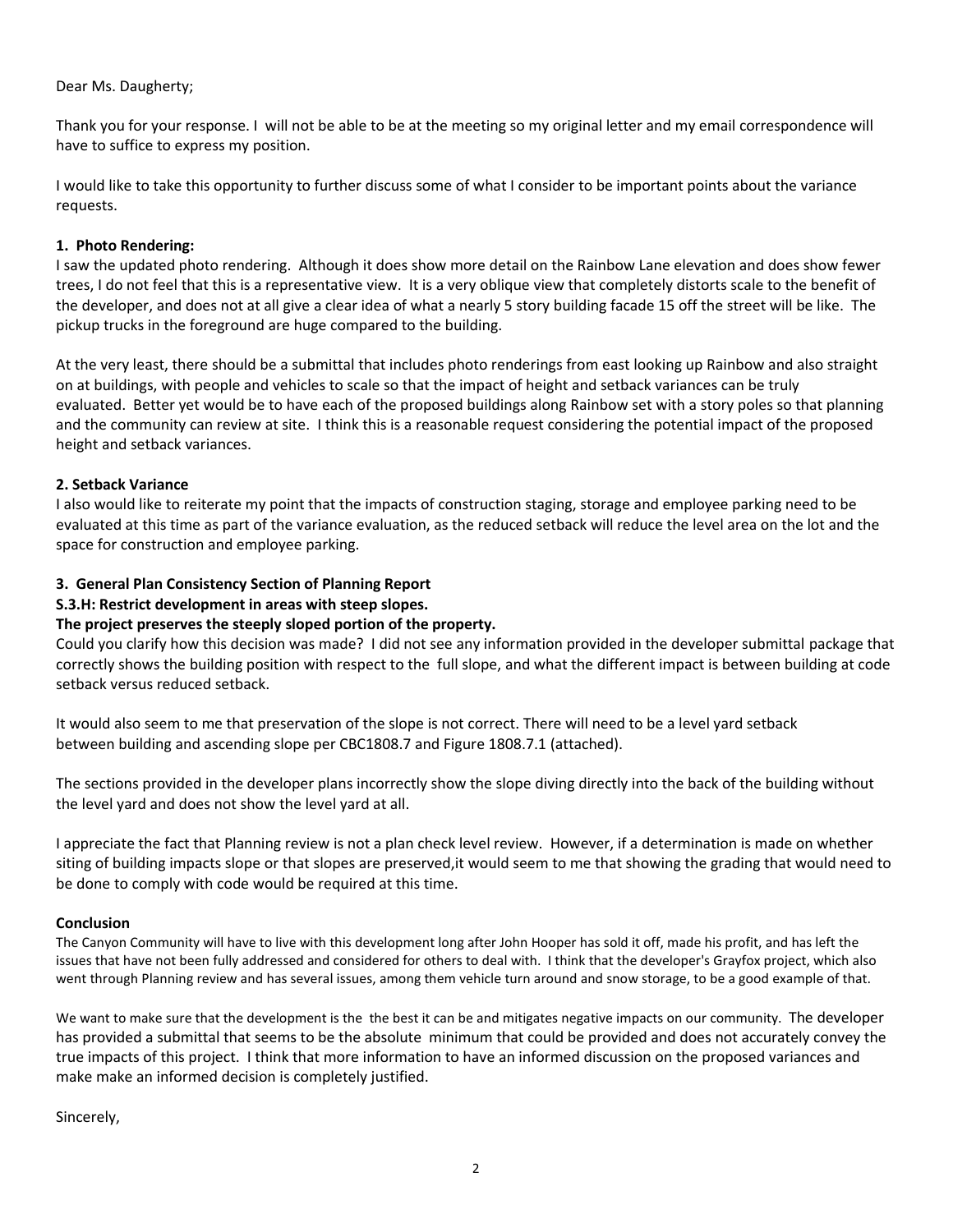Paul Franceschi Courchevel 10 and 32

On Thu, Apr 23, 2015 at 3:29 PM, Jen Daugherty <jdaugherty@townofmammothlakes.ca.gov> wrote:

Hi Paul,

Thank you for your email. The staff report incorporates and responds to comments received (Section 7). The report also identifies items for Commission discussion at the hearing based on comments received (Section 10).

Please see below my responses regarding your application submittal questions (*blue italics*).

The Commission hearing is on Wednesday 4/29 at 2pm. All comments have been and will continue to be provided to the Commission so they can be considered before any action on the project is taken.

I will be out of the office tomorrow but back in on Monday. Please do not hesitate to call or email if you have additional questions.

Sincerely,

Jen Daugherty

Senior Planner

Town of Mammoth Lakes

P.O. Box 1609

437 Old Mammoth Road, Suite R (FedEx, UPS, and courier)

Mammoth Lakes, CA 93546

Ph: (760) 934-8989 x260

Fax: (760) 934-8608

jdaugherty@townofmammothlakes.ca.gov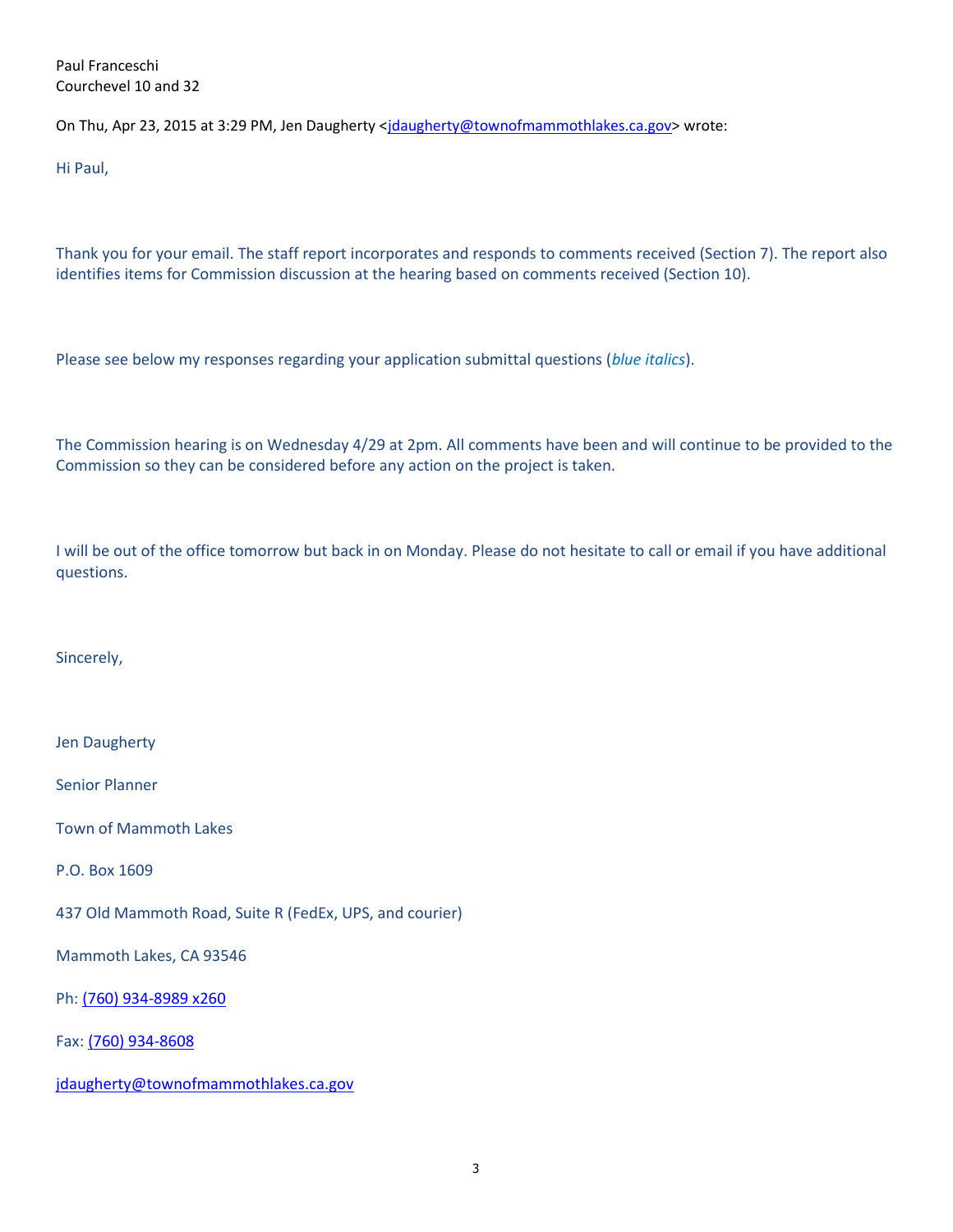*The Town Administrative Offices are closed to the public on Fridays, except by appointment. Please call ahead to make an appointment if needed.*

*Disclaimer: Public documents and records are available to the public as provided under the California Public Records Act (Government Code Section 6250-6270). This e-mail may be considered subject to the Public Records Act and may be disclosed to a third-party requester.*

**From:** paul franceschi [mailto:franceschi.paul@gmail.com] **Sent:** Wednesday, April 22, 2015 4:46 PM **To:** Jen Daugherty; Erik Sellfors; courchevelhomeowners@yahoo.com; CourchevelHomeowners@yahoogroups.com; Allison Amon **Subject:** Mountainsode - Planning Report 4/22

Dear Ms. Daugherty,

I reviewed the Planning Report that was sent out this afternoon and am writing to you in regards to that report and its findings.

I am dismayed by the findings and how seemingly easily the concerns that we raised have been brushed off in the Planning report. My read on the variance process is that it is the developer / applicants responsibility to prove the project mitigates negative impacts on the established community, and that Planning is an advocate for the public interest. I do not understand how judgements have been made without asking for additional evidence from developer to address our concerns.

Most notably in my mind is the height and setback issue along Rainbow. I do not understand how Planning can equate a 44' tall flat vertical plane with minimal relief, a mere 16' (the length of a pickup truck) from Rainbow Lane - with Snowbird with its varied roof orientation, roof pitches and facade features. Nowhere along its elevation is Snowbird as oppressive as Mountainside.

I also strongly disagree with the idea that randomly spaced trees provide an equivalent shading to solid towering buildings. I do not understand the point of height and setback limits if you are so easily able to dismiss them.

My read of "Planning Application - Major Permit" document from the Planning and Economic Development site indicates there are many documents that developer needs to submit as part of the planning review process -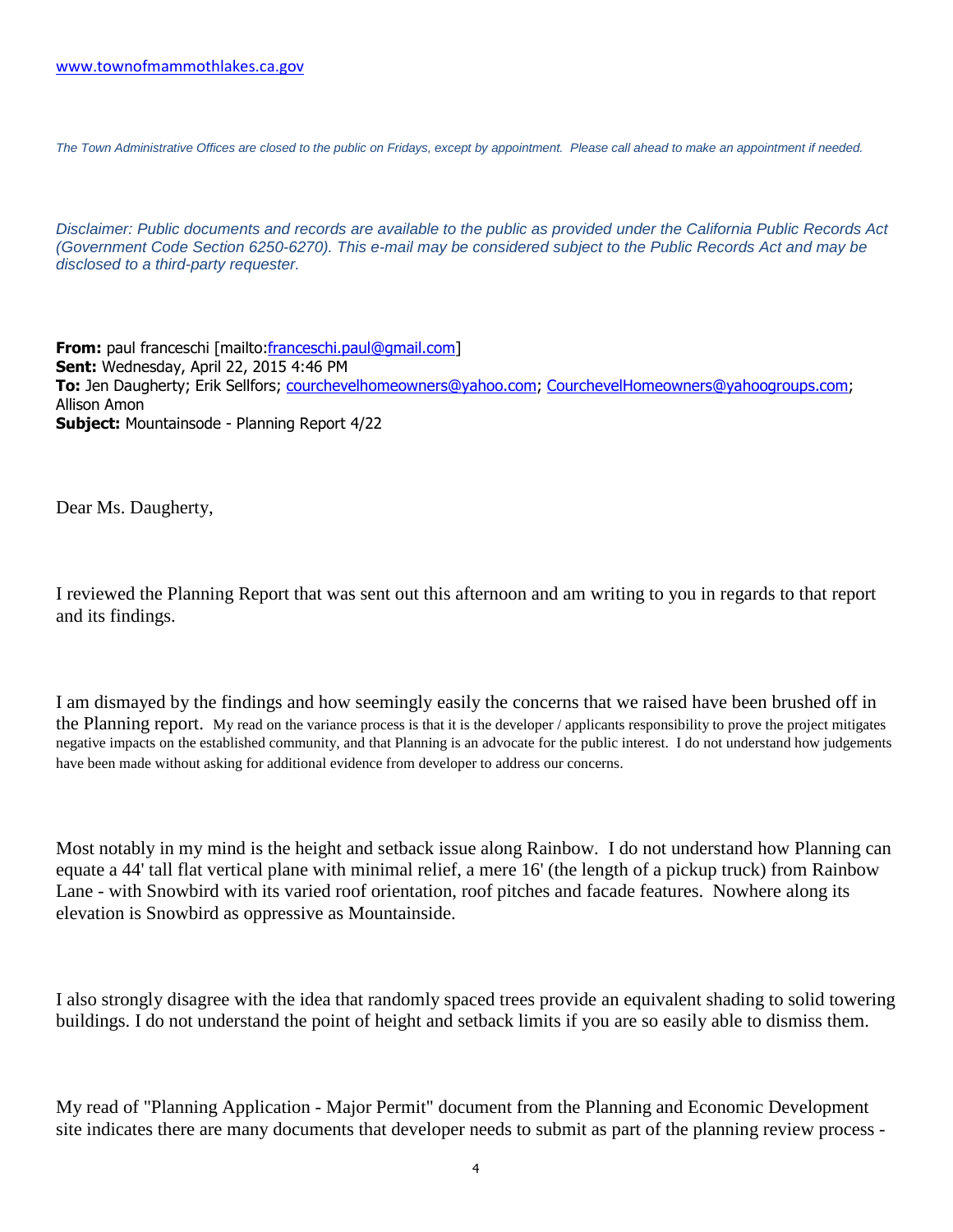many of which donot seem to have been submitted or available for public review. It would seem that developers submittal is incomplete in regards to what is required to adequately review this project and to have an informed discussion and make final desicions on the issues. This project - with its impacts and requests for significant variances - would certainly fall under this submittal requirement.

http://ca-mammothlakes.civicplus.com/documentcenter/view/4562

The following information from this document seems to be missing from the developers submittal package. I have added some extra commentary in red.

#### **page 5 :**

*Maps, Plans and Supporting Documents required of All Applicants:*

box 6 Master and Specific Plans requires Project Timing including intended construction phasing and absorption

*The project is not a master or specific plan, so this is not applicable.*

#### **page 6:**

*Projects including Construction:*

Requires construction management staging plan

*Additional Info:*

1. Story Pole Plan - This would be very helpful to neighbors to understand building height and position and scale

2. Market Study:

*The applicant has described the project phasing in the attached narrative. Condition of Approval 88 requires a construction staging and management plan before any site disturbance.*

*A story pole plan and market study may be required. Town's practice is to not require a story pole plan if an accurate photosimulation is provided.*

#### **Page 8**

*Required Details of Maps and Plans / Site Plan*

Box 18: Location(s)of stockpiling and construction materials storage and construction workers vehicles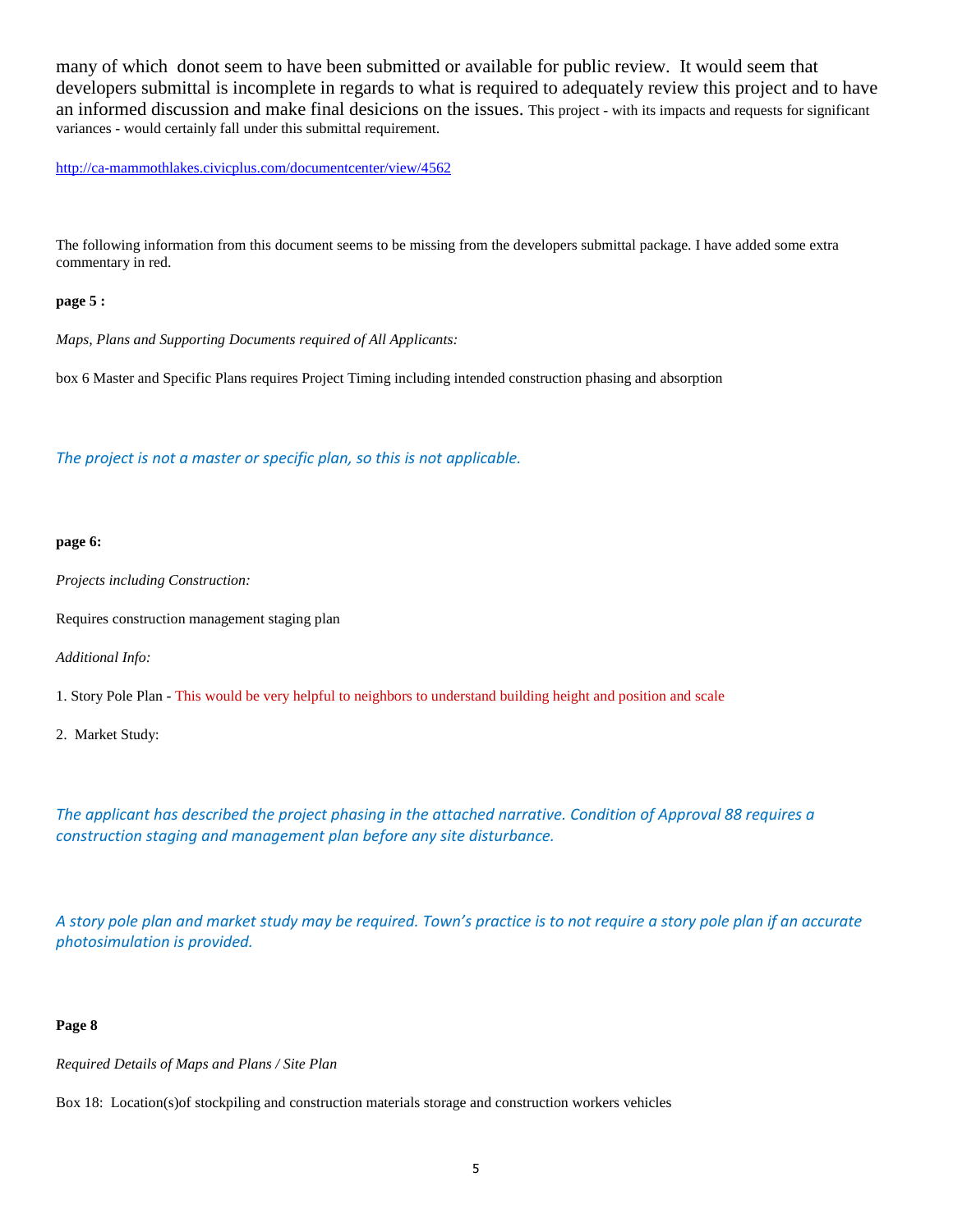*This would be addressed through the construction staging and management plan.*

### **Page 9**

*Building Elevations / Preliminary Floor Plans*

box 10: Photographically correct color prospective representations ....

I do not believe the one oblique photo rendering from NW corner looking along property can convey how buildings will look head on, or what that scale will be compared to an adult or car. Also, provided photo rendering incorrectly shows a forest of trees that will be lost according to the landscape plan. This representation is incorrect and absolutely misleading.

*An updated photosimulation has been posted online.*

### **page 11**

*Tentative Map, Accompanying Data*

box 7: Approximate construction phasing so that each phase of construction is completed within one construction season.

*The applicant has described the project phasing in the attached narrative.*

#### **page 12**

box 2: Soils report is required

*The soils report is attached.*

### **page 13**

*Story Pole Plan*

Why would this not be a required part of the submittal for a height and setback variance review on the street? It would provide a much better idea than any rendering could of what the buildings will be like along Rainbow, and how the scale will feel.

*A story pole plan may be required. Town's practice is to not require a story pole plan if an accurate photosimulation is provided.*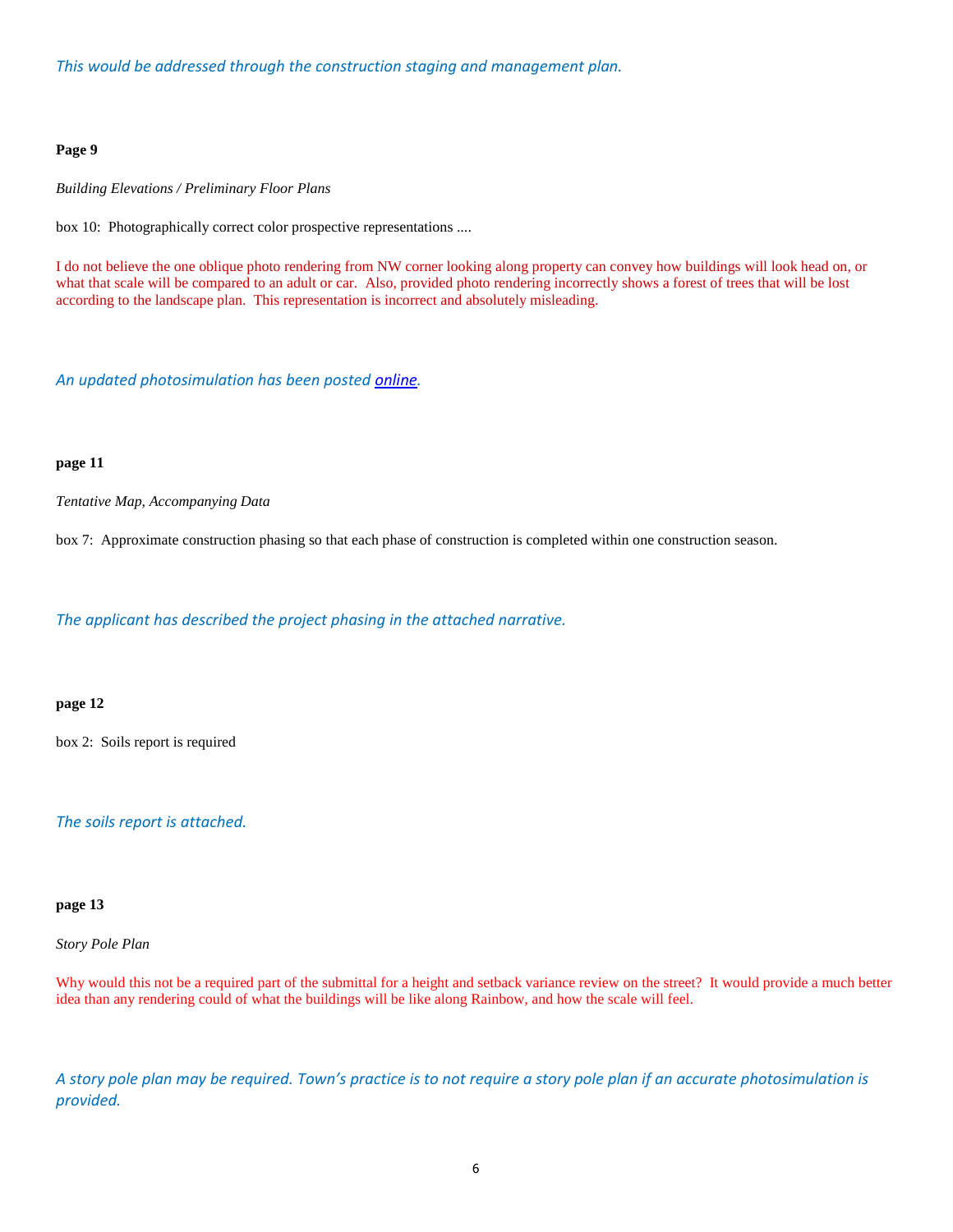Can you clarify for me why these submittal requirements from the "Planning Application - Major Permit" document are not a required part of this review process?

What further action we can take to impact the report before a final decision is made on the variances?

Sincerely,

Paul Franceschi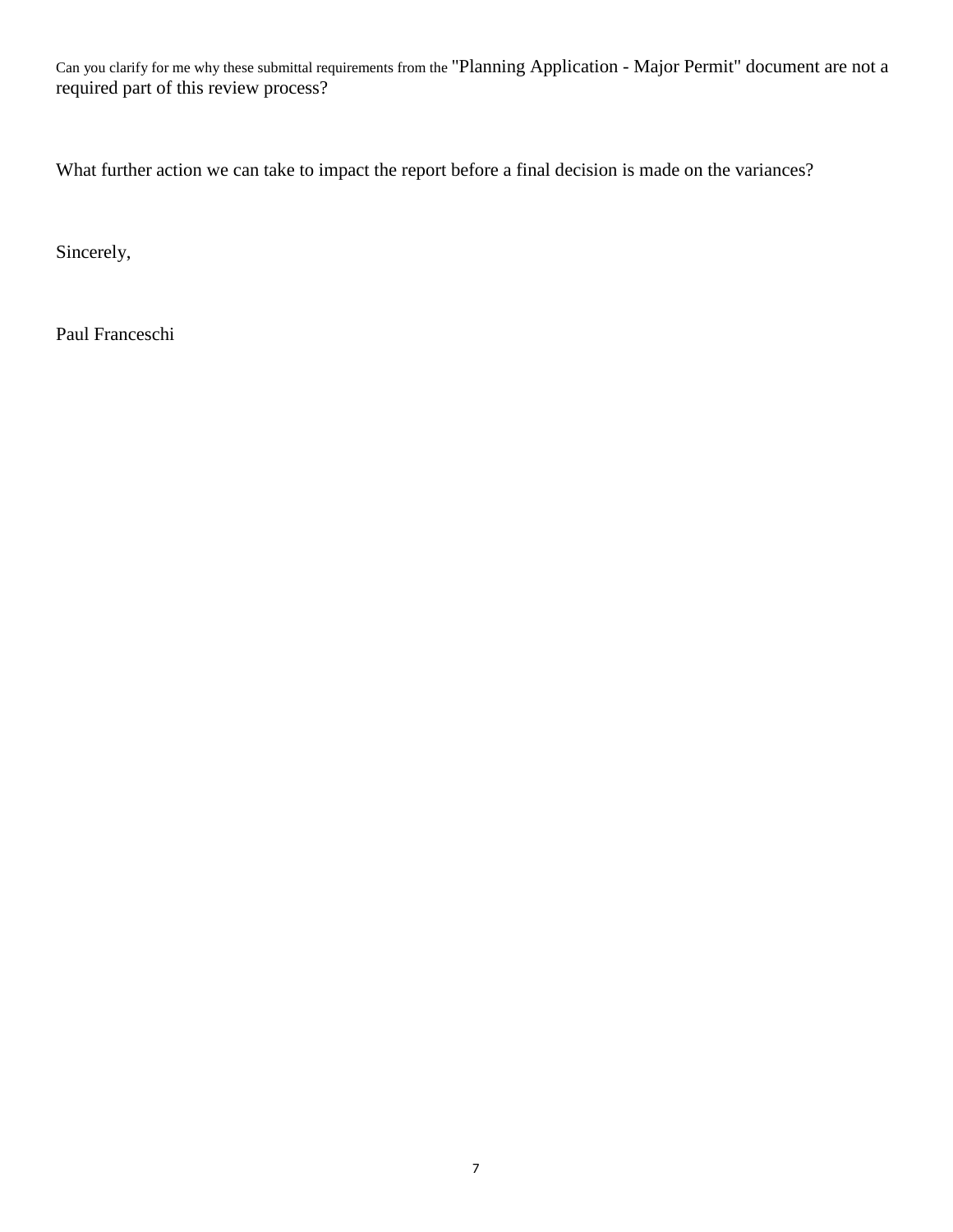1808A.6.3 Removal of expansive soil. Where expansive soil is removed in lieu of designing foundations in accordance with Section 1808A.6.1 or 1808A.6.2, the soil shall be removed to a depth sufficient to ensure a constant moisture content in the remaining soil. Fill material shall not contain expansive soils and shall comply with Section 1804A.5 or 1804A.6.

Exception: Expansive soil need not be removed to the depth of constant moisture, provided the confining pressure in the expansive soil created by the fill and supported structure exceeds the swell pressure.

1808A.6.4 Stabilization. Where the active zone of expansive soils is stabilized in lieu of designing foundations in accordance with Section 1808A.6.1 or 1808A.6.2, the soil shall be stabilized by chemical, dewatering, presaturation or equivalent techniques.

1808A.7 Foundations on or adjacent to slopes. The placement of buildings and structures on or adjacent to slopes steeper than one unit vertical in three units horizontal (33.3percent slope) shall comply with Sections 1808A.7.1 through 1808A.7.5.

1808A.7.1 Building clearance from ascending slopes. In general, buildings below slopes shall be set a sufficient distance from the slope to provide protection from slope drainage, erosion and shallow failures. Except as provided in Section 1808A.7.5 and Figure 1808A.7.1, the following criteria will be assumed to provide this protection. Where the existing slope is steeper than one unit vertical in one unit horizontal (100-percent slope), the toe of the slope shall be assumed to be at the intersection of a horizontal plane drawn from the top of the foundation and a plane drawn tangent to the slope at an angle of 45 degrees (0.79 rad) to the horizontal. Where a retaining wall is constructed at the toe of the slope, the height of the slope shall be measured from the top of the wall to the top of the slope.

1808A.7.2 Foundation setback from descending slope surface. Foundations on or adjacent to slope surfaces shall be founded in firm material with an embedment and set back from the slope surface sufficient to provide vertical and lateral support for the foundation without detrimental

settlement. Except as provided for in Section 1808A.7.5 and Figure 1808A.7.1, the following setback is deemed adequate to meet the criteria. Where the slope is steeper than 1 unit vertical in 1 unit horizontal (100-percent slope), the required setback shall be measured from an imaginary plane 45 degrees (0.79 rad) to the horizontal, projected upward from the toe of the slope.

1808A.7.3 Pools. The setback between pools regulated by this code and slopes shall be equal to one-half the building footing setback distance required by this section. That portion of the pool wall within a horizontal distance of 7 feet (2134 mm) from the top of the slope shall be capable of supporting the water in the pool without soil support.

1808A.7.4 Foundation elevation. On graded sites, the top of any exterior foundation shall extend above the elevation of the street gutter at point of discharge or the inlet of an approved drainage device a minimum of 12 inches (305 mm) plus 2 percent. Alternate elevations are permitted subject to the approval of the building official, provided it can be demonstrated that required drainage to the point of discharge and away from the structure is provided at all locations on the site.

1808A.7.5 Alternate setback and clearance. Alternate setbacks and clearances are permitted, subject to the approval of the building official. The building official shall be permitted to require a geotechnical investigation as set forth in Section 1803A.5.10.

1808A.8 Concrete foundations. The design, materials and construction of concrete foundations shall comply with Sections 1808A.8.1 through 1808A.8.6 and the provisions of Chapter 19A.

1808A.8.1 Concrete or grout strength and mix proportioning. Concrete or grout in foundations shall have a specified compressive strength  $(f'_c)$  not less than the largest applicable value indicated in Table 1808A.8.1.

Where concrete is placed through a funnel hopper at the top of a deep foundation element, the concrete mix shall be designed and proportioned so as to produce a cohesive workable mix having a slump of not less than 4 inches (102 mm) and not more than 8 inches (204 mm). Where